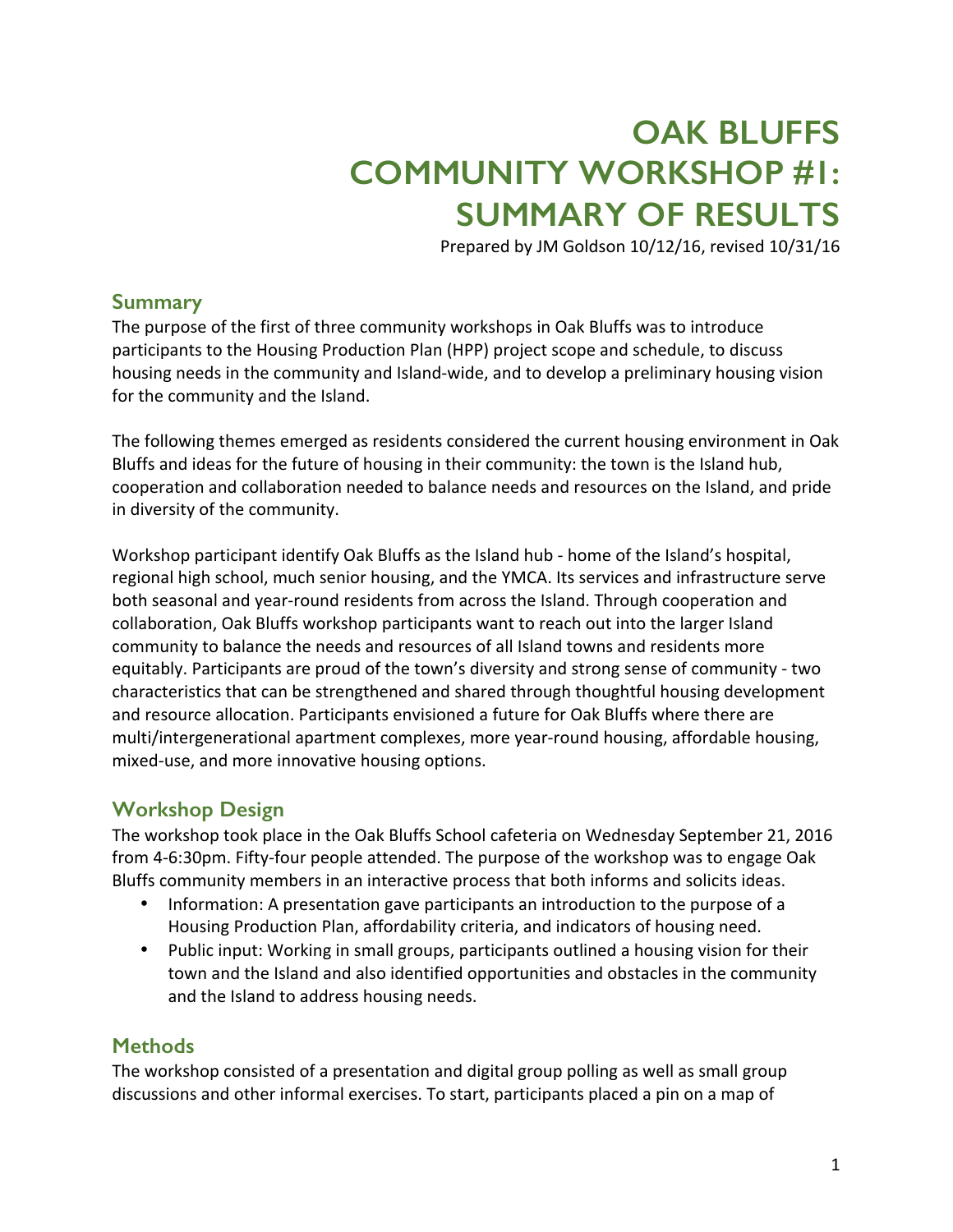Martha's Vineyard to show where they live, and then using post-it notes they answered two guestions on a word cloud, "Describe a quality you like about Oak Bluffs," and "Describe a quality you like about Martha's Vineyard."

Before the consultants' presentation, participants worked in pairs or threesomes to interview each other about how long they have lived on the Vineyard and housing issues.

Consultants Jennifer Goldson and Judi Barrett described the purpose and process of creating a Housing Production Plan and re-enforced the need for community insight and input into the process. The presentation also included preliminary findings from the recently completed draft Housing Needs Assessment, as well as digital group polling.

After the presentation, participants worked for one hour in small groups of 4-8 on three discussion topics. To start, participants discussed the presentation they heard and considered the information together as a group-- What was a surprise to them? What unanswered questions were they left with? Next, the groups developed a vision of their community and the Island with a range of housing options that satisfy the needs of multiple groups and users. What would that look like? Lastly, groups identified the real-world opportunities and obstacles to achieving this vision. At the close of the workshop, a representative from each table presented some of the ideas their group identified.

## **Interviews**

The interviews consisted of five questions designed to record how long participants have lived on the Vineyard and in this community, and how their housing needs may have changed over that time. In addition, the questions captured participants' ideas about the Island's and their community's housing needs.

Participants indicated they have been living on the Island between eight and 42 years and that they have lived in a variety of housing types on the Island including single-family houses, guest houses, apartment, shed, chicken coop, and tent – most prominent response was single-family house. Participants noted housing issues including affordable year-round housing, NIMBY, housing being planned by people who already have housing, impact of housing on neighborhoods, seasonal workforce housing, and obsolete zoning restrictions.

# **Digital Group Polling**

Group polling enables workshop organizers to get a picture of who participants are and what brought them to the workshop. How long have they lived on the Vineyard? How long have they lived in their current homes? Are they homeowners or renters? Year-round or seasonal?

Lived on the Vineyard

- $\circ$  Forty-seven percent of respondents have lived on the Vineyard for 20 years or more.
- $\circ$  Twenty-four percent have lived in the Island for 10-20 years
- $\circ$  Twenty-six percent have lived on the Island from ten to fewer than five years.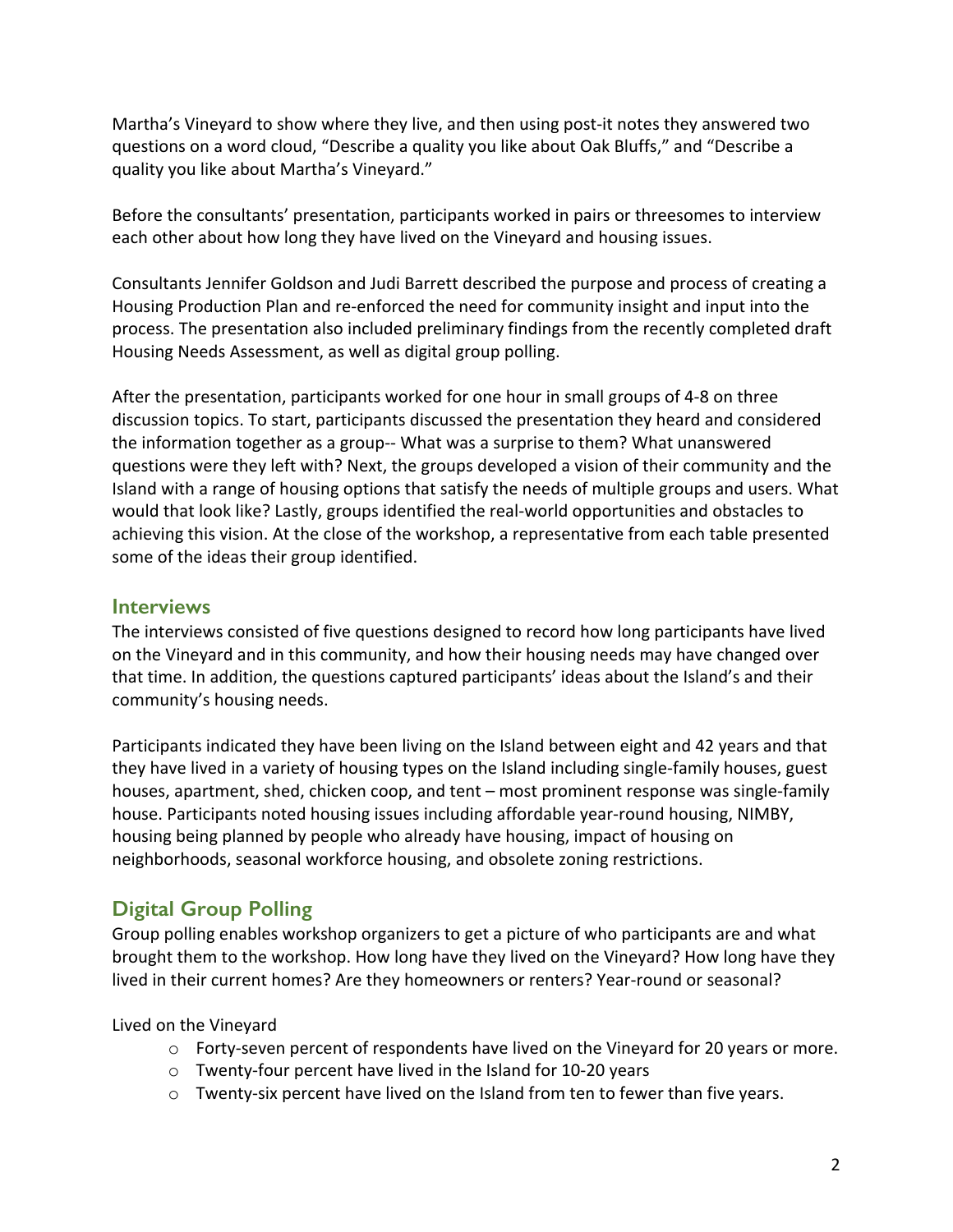Moved to Current Home

- $\circ$  Fifty-eight percent of respondents moved into their current homes 1990-2009.
- $\circ$  Twenty-six percent of participants moved into their current homes since 2010.

Own/Rent

- $\circ$  Eighty percent of participants own their own homes and live in them year-round.
- $\circ$  Four percent of attendees own their home and live there part-time.
- $\circ$  Seven percent of respondents rent their homes year-round, and two percent live in seasonal rentals.
- o Seven percent chose "Other."

Primary Reason for Attending Workshop

- $\circ$  Thirty-five percent responded that they attended in order to advocate for affordable housing.
- $\circ$  Thirty percent were there to gather information.
- $\circ$  Twenty-two percent to protect community integrity.
- $\circ$  Nine percent to ensure economic vitality
- o Four percent "Other."

## **Small Group Discussions**

Participants worked in groups of four to eight on three discussion topics. To start, groups considered the information they heard in the presentation (Part A). What surprised them? What questions did they have after the presentation? The second discussion topic (Part B) asked participants to formulate a "perfect-world" vision of housing in their community and the Island as a whole. Finally, in Part C, groups considered what real world opportunities and obstacles exist to help or hinder their vision coming to fruition.

### **Part A – Debriefing**

With regard to the presentation, Oak Bluffs workshop participants found the most important housing need is for rental housing and year-round housing and were most surprised to hear the higher percentage of seasonal housing, cost burdened households, and low-moderate income households. Some participants questioned income data – some thought there are likely more low/moderate income households and others thought there are likely less. Some participants hoped that more renters and more young people would participate in the workshop. Participants want to hear more about regionalization, issues of nitrogen loading, tax incentives, and elderly, among other topics.

#### **Part B - Visioning**

### **Oak Bluffs**

Most of the discuss groups indicated that the community's housing stock is poor in meeting the needs of the population – one of which also indicated fair. One table indicated fair. No tables indicated that the community's housing stock meets needs well. Participants envisioned a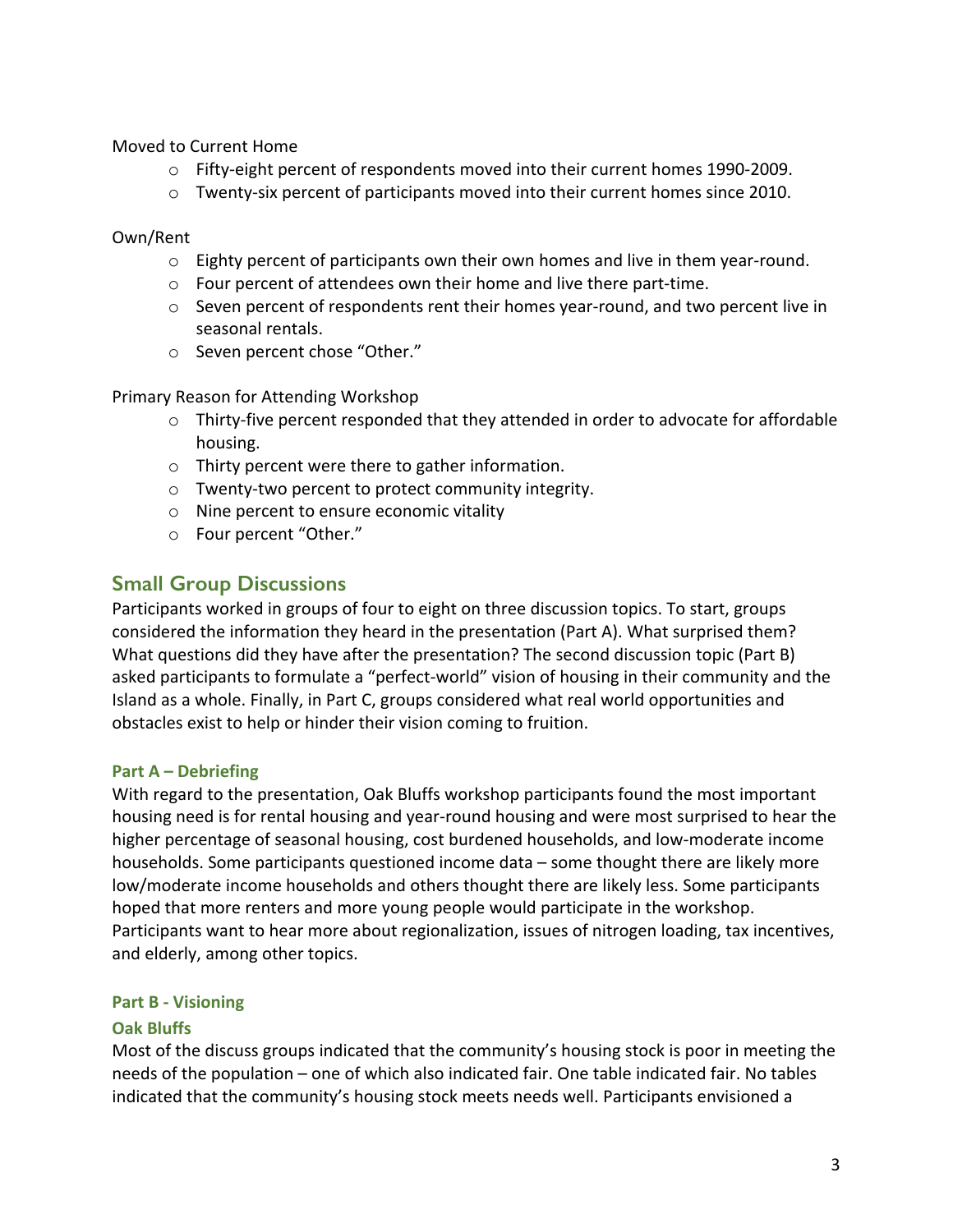future for Oak Bluffs where there are multi/intergenerational apartment complexes, more yearround rental units and condominiums, affordable housing, mixed-use with commercial on the ground floor and apartments above, more innovative housing options, like co-housing, more building near available services including mixed-use village concept close to amenities. Participants also envisioned larger single-family homes converted to multifamily units, smaller homes, cluster housing, and in general more diversity in all housing types.

#### **Island-wide**

The participants also primarily thought that the Island-wide housing stock meets the needs of the population poorly (with one group indicating both poor and fair). Some of the participants envisioned an Island that implements a regional "one-island" solution and consolidates the six towns to one, noting that "we are one big community." Some participants envisioned an Island that subsidizes Oak Bluffs for shouldering the regional services or more options provided in other towns. Participants noted that they envisioned equal sharing of production of affordable housing to scatter across the Island including up-island towns. Participants envisioned innovated, multigenerational, and environmentally-sensitive design, and a variety of rental options. Participants also envisioned dormitory style housing and more of a year-round base.

### **Part C - Opportunities and Obstacles**

#### **Oak Bluffs**

Participants noted many opportunities to realize their housing vision including available land for development, funds available in the housing trust, summer residents who may make donations, and a significant existing housing stock that could be converted to affordable housing. One theme that a number of groups noted aspects of is the strength of the local community in terms of high education, pride, diversity, and engagement. One group noted availability of sewer, but other groups recognized that there are serious wastewater capacity limitations, combined with a fragile environment and ongoing nitrogen issues. Groups also pointed out zoning limitations, NIMBY, limited funding, and development/land costs.

#### **Island-wide**

Participants noted that the Island-wide philanthropic community provides an opportunity to tap into to create housing Island-wide. Participants emphasized the need for a regional approach to share costs. Participants pointed out that there is a lack of inter-town cooperation and noted duplication of services regionally, lack of management and centralization, and the difficulty in getting towns to work together on the Island to agree on solutions  $-$  a general lack of regional willingness.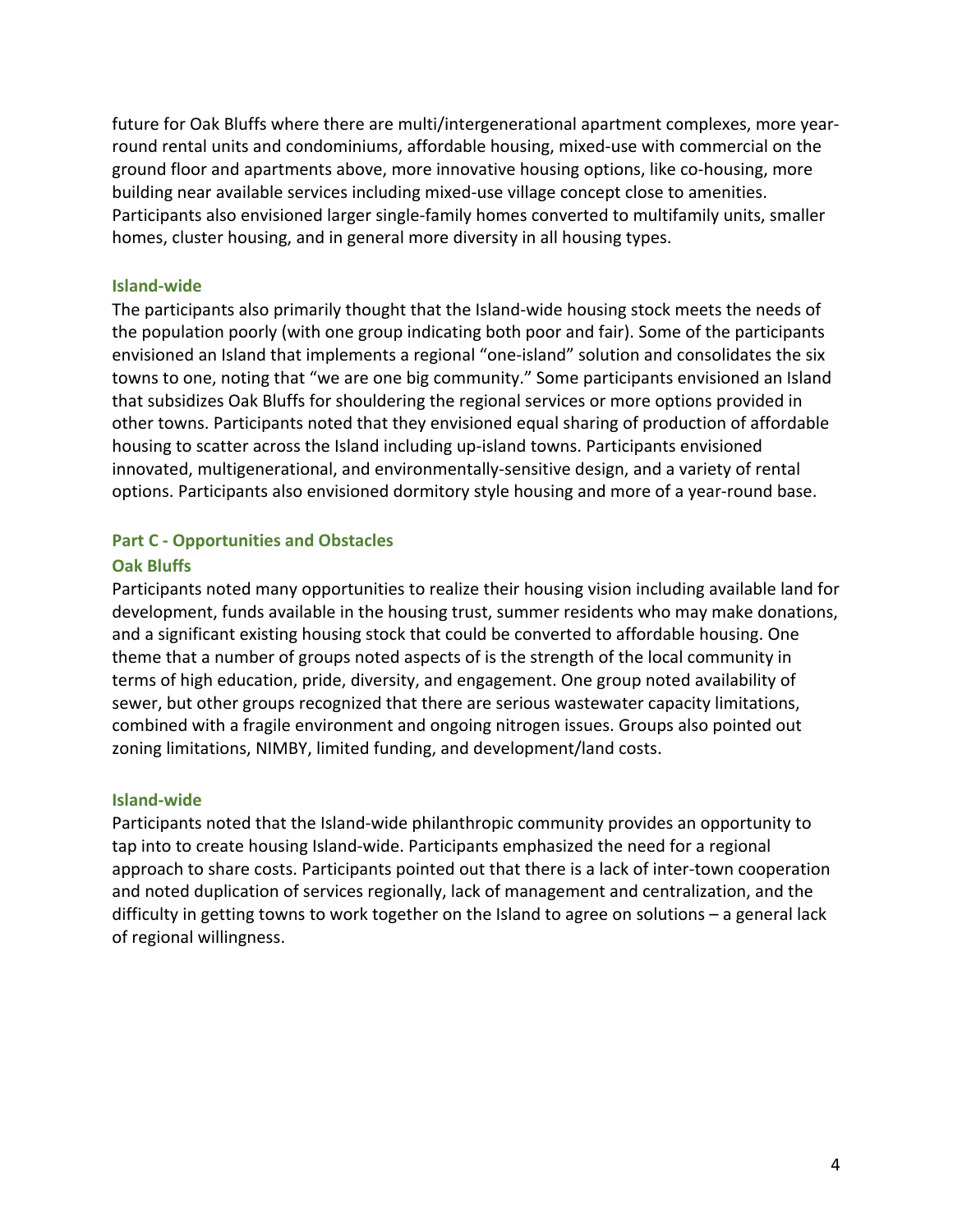# **APPENDIX I: WELCOMING EXERCISES**



Most participants indicated that they live in Oak Bluffs – primarily in the northern section of town. One participant lived in Aquinnah and one in Edgartown. In addition, based on responses to the small group discussions Part A (debriefing exercise), one participant lives on the Cape.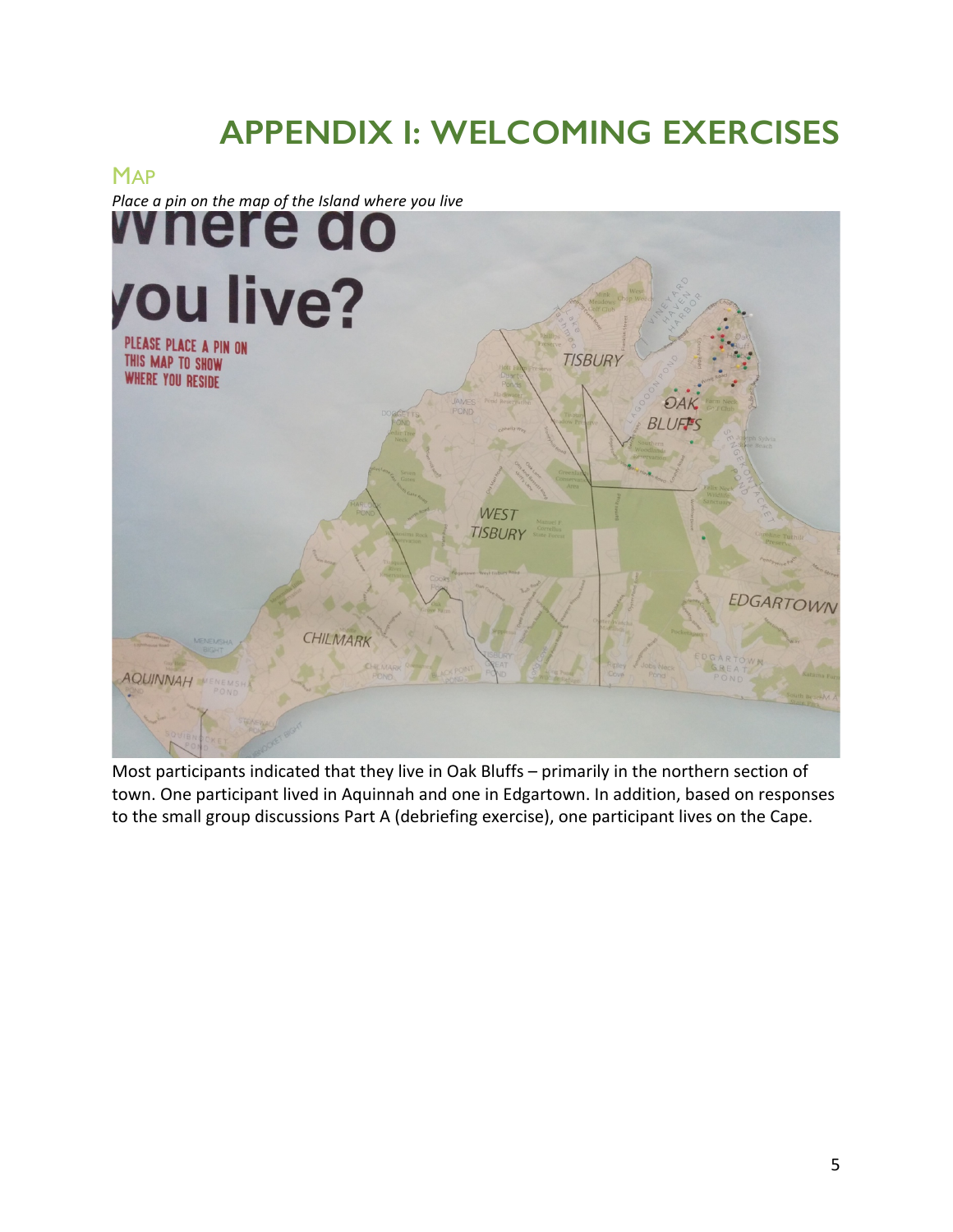# **WORD CLOUDS**

*Describe a quality you like about Oak Bluffs*

- Location, diversity
- Diversity
- Community and diversity
- Freedom
- Diverse
- Diverse community
- Size
- Parks
- Quality of life
- Community
- Quiet, uncrowded, safe neighborhoods
- East Chop Drive
- Community services/YMCA/high school campus is convenient
- Sense of community among year-round population
- Diversity, history, beaches
- **Diversity**
- Diversity
- Parks
- Town, parks, bowling alley
- Architectural beauty in historic districts
- Sense of community
- Pleasure to walk/bike around
- Waterfront view road full length of town
- Near resources, recreation friendly
- Community, quiet neighborhood
- Diversity
- Free parking and beaches
- Free parking and beaches
- Clean and serene
- Historic
- Great tourist destination
- Open space, beaches, diversity
- Keeping it real
- Public beaches

#### *Describe a quality you like about Martha's Vineyard*

- Respectful of all
- Uniqueness
- Ethnic, culture, racial, economic, age diverse
- Natural beauty
- Safety, beauty preserved, open space!
- Doable
- Peace, quiet
- Traditional and kind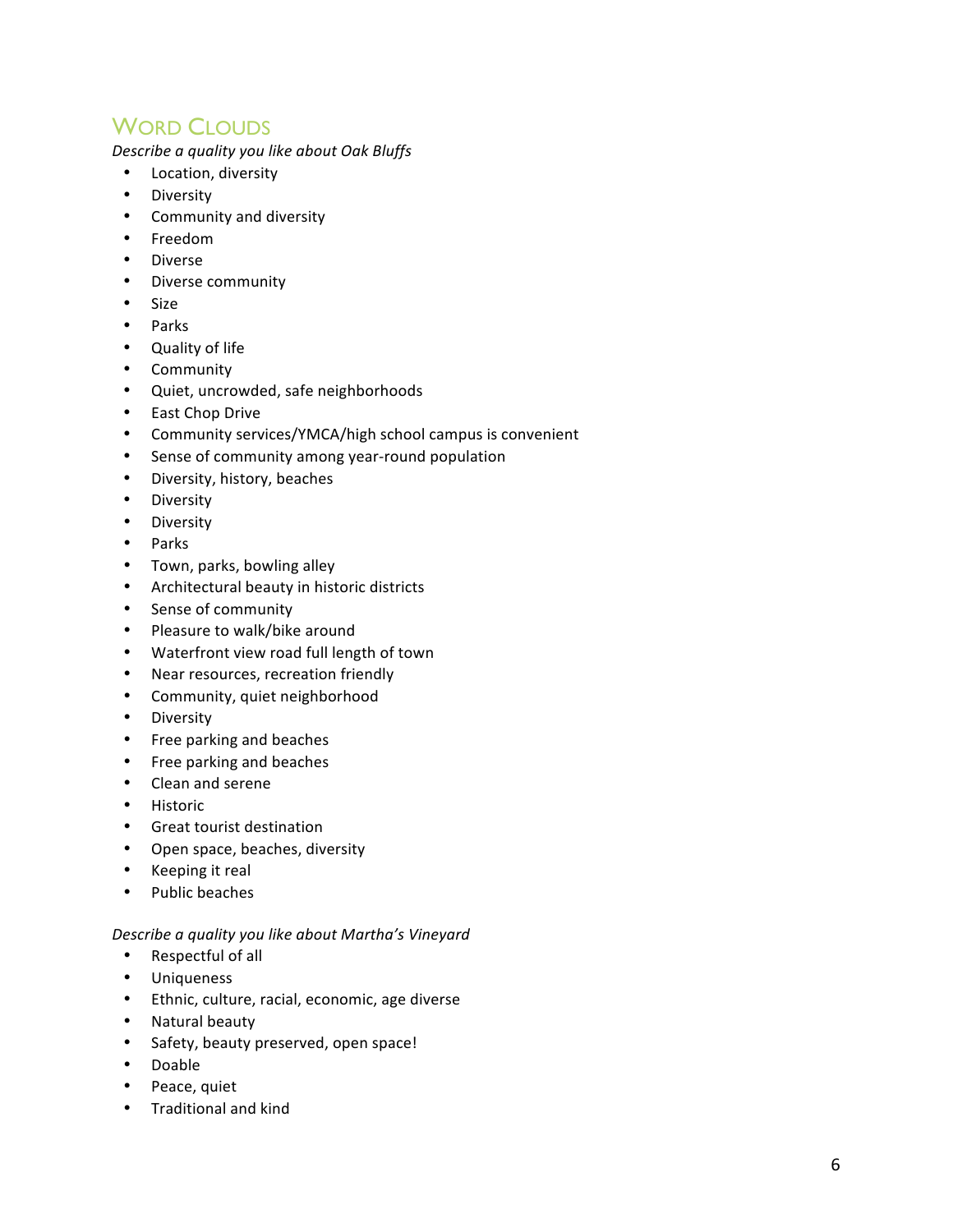- Ocean is 5 minutes in any direction
- Easy vibe
- Winter, drive-ability
- Best place to be retired
- The beauty of its nature
- Quiet, uncrowded, safe neighborhood
- Freedom and beauty
- Seasonality
- History and beauty
- Diversity
- Tradition
- Diversity
- Beauty
- Seasonality
- Home
- Island beauty
- In it together
- Safe haven with easy access to world
- No traffic 90% of the time
- Outdoor recreation, physically beautiful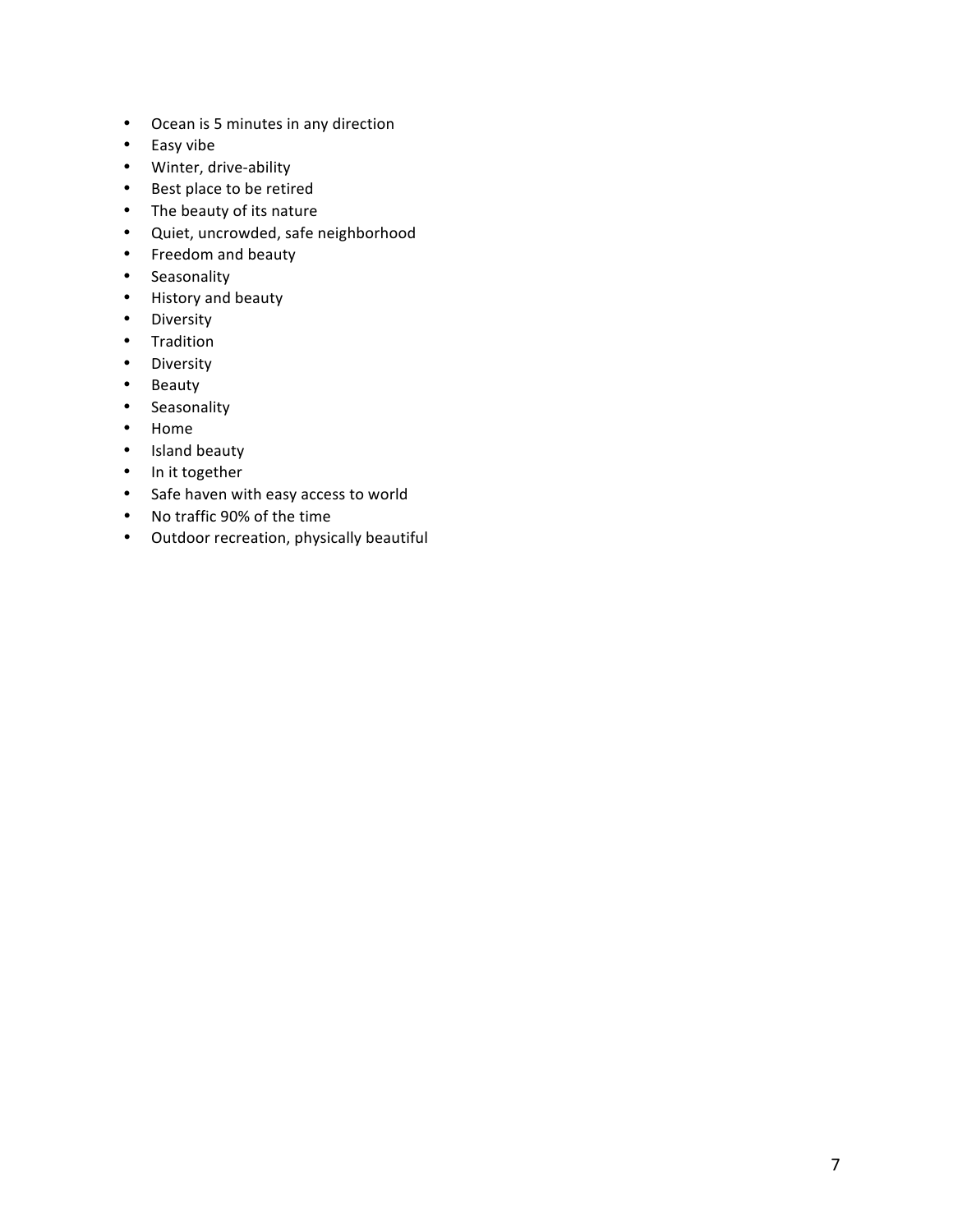# **APPENDIX II: INTERVIEWS**

1. Find a partner

2. Ask you partner the following questions and record their answers.

|                                                          | Respondent                        |
|----------------------------------------------------------|-----------------------------------|
| 1. How long have you lived on the Vineyard? This town?   | 36 years                          |
| 2. What types of housing have you lived in on the        | Single family                     |
| Vineyard?                                                |                                   |
| 3. Have your housing needs changed over time? If so,     | No                                |
| how?                                                     |                                   |
| 4. What do you believe are the primary housing issues on | Affordable housing for our        |
| the Island and in your community that you hope the this  | children who can't afford to live |
| planning effort will help to address?                    | in the community where they       |
|                                                          | were raised                       |
| 5. What differences, if any, do you see between housing  | <b>NA</b>                         |
| issues in your community and Island-wide?                |                                   |
|                                                          | Respondent                        |
| 1. How long have you lived on the Vineyard? This town?   | 42 years, my whole life           |
| 2. What types of housing have you lived in on the        | Single family, guest house, apt   |
| Vineyard?                                                |                                   |
| 3. Have your housing needs changed over time? If so,     | Yes, from rental to ownership     |
| how?                                                     |                                   |
| 4. What do you believe are the primary housing issues on | Housing is being planned by       |
| the Island and in your community that you hope the this  | those with housing. The           |
| planning effort will help to address?                    | community likes to talk about     |
|                                                          | housing but NIMBY                 |
| 5. What differences, if any, do you see between housing  | It's an island wide epidemic      |
| issues in your community and Island-wide?                |                                   |
|                                                          | Respondent                        |
| 1. How long have you lived on the Vineyard? This town?   | 22/15                             |
| 2. What types of housing have you lived in on the        | Single family/rent own            |
| Vineyard?                                                |                                   |
| 3. Have your housing needs changed over time? If so,     | Yes, family vs single             |
| how?                                                     |                                   |
| 4. What do you believe are the primary housing issues on | not enough affordable             |
| the Island and in your community that you hope the this  |                                   |
| planning effort will help to address?                    |                                   |
| 5. What differences, if any, do you see between housing  | <b>NA</b>                         |
| issues in your community and Island-wide?                |                                   |
|                                                          | Respondent                        |
| 1. How long have you lived on the Vineyard? This town?   | 5                                 |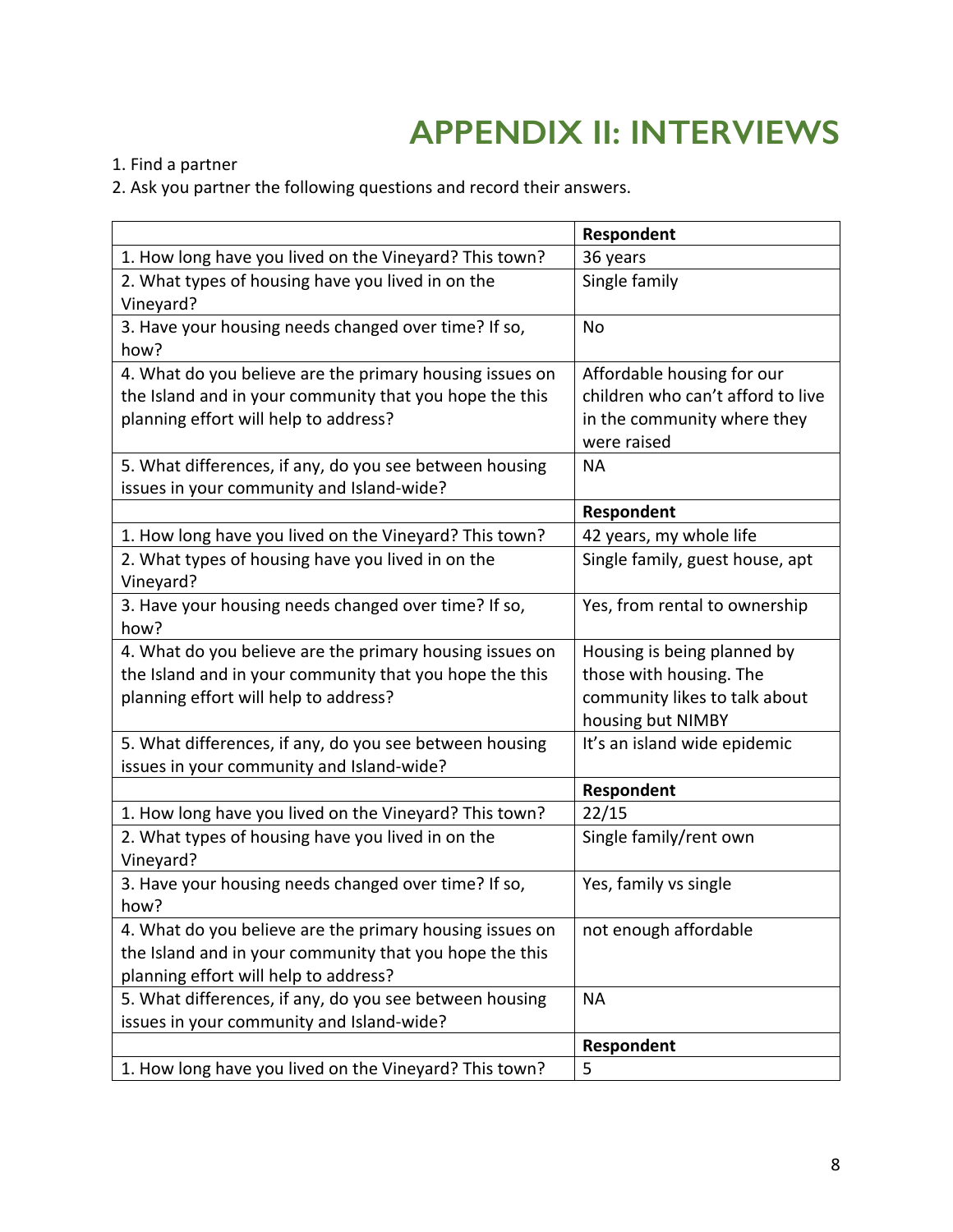| 2. What types of housing have you lived in on the<br>Vineyard? | Single family                  |
|----------------------------------------------------------------|--------------------------------|
| 3. Have your housing needs changed over time? If so,           | Yes, need larger because of    |
| how?                                                           | visiting grandchildren         |
| 4. What do you believe are the primary housing issues on       | Impact on local neighborhoods  |
| the Island and in your community that you hope the this        |                                |
| planning effort will help to address?                          |                                |
| 5. What differences, if any, do you see between housing        | Focus / high density in OB     |
| issues in your community and Island-wide?                      |                                |
|                                                                | Respondent                     |
| 1. How long have you lived on the Vineyard? This town?         | 37/18                          |
| 2. What types of housing have you lived in on the<br>Vineyard? | Single family, guest house     |
| 3. Have your housing needs changed over time? If so,           | Ownership to rental after      |
| how?                                                           | divorce                        |
| 4. What do you believe are the primary housing issues on       | Affordable and senior,         |
| the Island and in your community that you hope the this        | workforce and low income       |
| planning effort will help to address?                          |                                |
| 5. What differences, if any, do you see between housing        | More demand for it in OB       |
| issues in your community and Island-wide?                      |                                |
|                                                                | Respondent                     |
| 1. How long have you lived on the Vineyard? This town?         | 8                              |
| 2. What types of housing have you lived in on the              | Single family                  |
| Vineyard?                                                      |                                |
| 3. Have your housing needs changed over time? If so,           | No                             |
| how?                                                           |                                |
| 4. What do you believe are the primary housing issues on       | Affordable and senior          |
| the Island and in your community that you hope the this        |                                |
| planning effort will help to address?                          |                                |
| 5. What differences, if any, do you see between housing        | None                           |
| issues in your community and Island-wide?                      |                                |
|                                                                | Respondent                     |
| 1. How long have you lived on the Vineyard? This town?         | 16                             |
| 2. What types of housing have you lived in on the              | Single family                  |
| Vineyard?                                                      |                                |
| 3. Have your housing needs changed over time? If so,           | renting to owning              |
| how?                                                           |                                |
| 4. What do you believe are the primary housing issues on       | Seasonal workforce, affordable |
| the Island and in your community that you hope the this        | ownership                      |
| planning effort will help to address?                          |                                |
| 5. What differences, if any, do you see between housing        | Higher year-round low income   |
| issues in your community and Island-wide?                      | population but we don't have a |
|                                                                | proportionate amount of low    |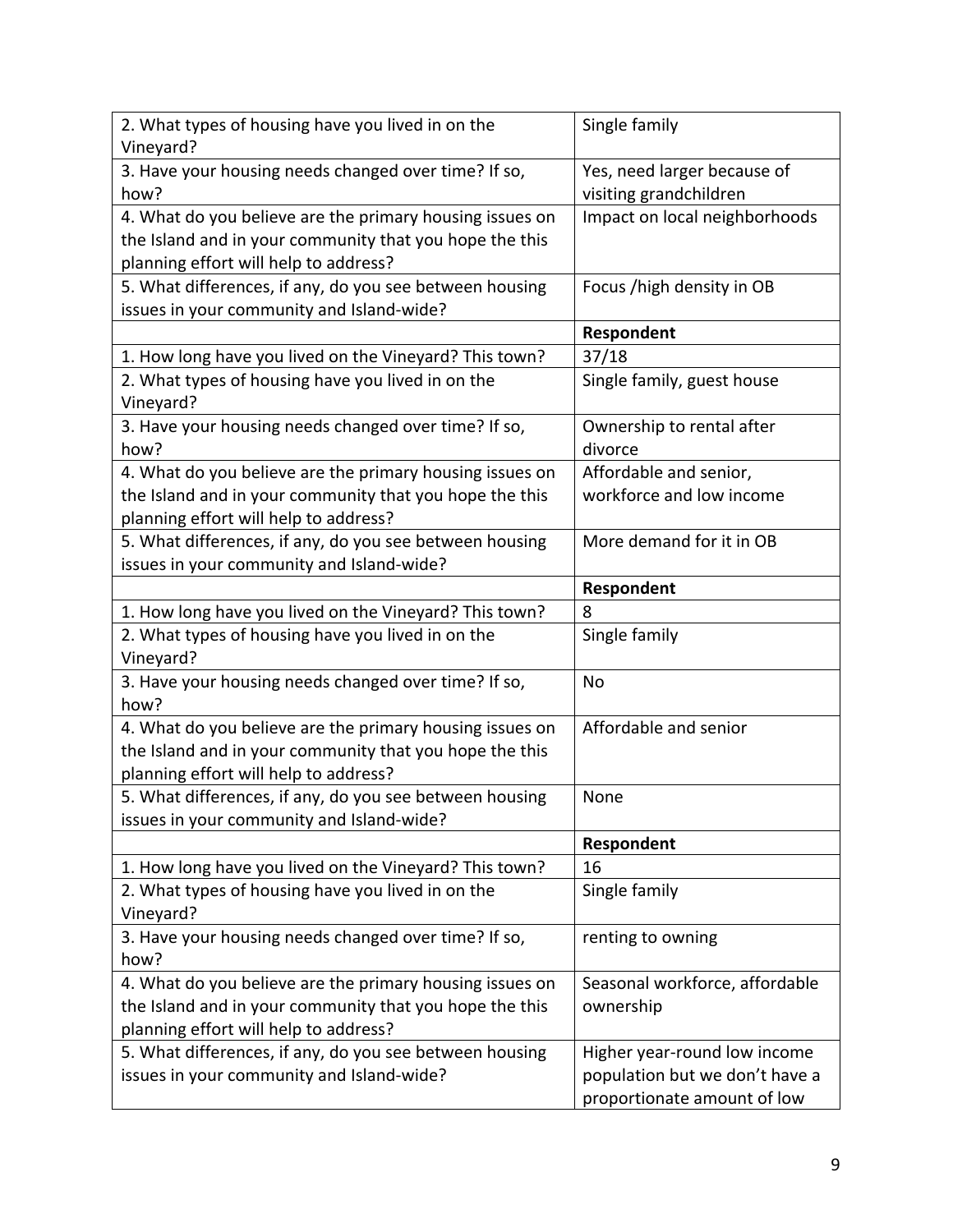|                                                          | income housing. We have fewer     |
|----------------------------------------------------------|-----------------------------------|
|                                                          | apartments                        |
|                                                          | Respondent                        |
| 1. How long have you lived on the Vineyard? This town?   | 25 years part-time, 2 full time   |
| 2. What types of housing have you lived in on the        | Single family                     |
| Vineyard?                                                |                                   |
| 3. Have your housing needs changed over time? If so,     | No                                |
| how?                                                     |                                   |
| 4. What do you believe are the primary housing issues on | We need to preserve our diverse   |
| the Island and in your community that you hope the this  | community                         |
| planning effort will help to address?                    |                                   |
| 5. What differences, if any, do you see between housing  | Different resources, zoning       |
| issues in your community and Island-wide?                | restrictions and schools and      |
|                                                          | taxes                             |
|                                                          | Respondent                        |
| 1. How long have you lived on the Vineyard? This town?   | 12 years                          |
| 2. What types of housing have you lived in on the        | Single family                     |
| Vineyard?                                                |                                   |
| 3. Have your housing needs changed over time? If so,     | No                                |
| how?                                                     |                                   |
| 4. What do you believe are the primary housing issues on | Scarcity, affordability,          |
| the Island and in your community that you hope the this  | functionally obsolete zoning      |
| planning effort will help to address?                    | restrictions                      |
| 5. What differences, if any, do you see between housing  | Spatial configurations and        |
| issues in your community and Island-wide?                | scarcity may vary between         |
|                                                          | towns                             |
|                                                          | Respondent                        |
| 1. How long have you lived on the Vineyard? This town?   | 23                                |
| 2. What types of housing have you lived in on the        | Single family                     |
| Vineyard?                                                |                                   |
| 3. Have your housing needs changed over time? If so,     | No                                |
| how?                                                     |                                   |
| 4. What do you believe are the primary housing issues on | More housing seasonal and         |
| the Island and in your community that you hope the this  | year-round at many income         |
| planning effort will help to address?                    | levels                            |
| 5. What differences, if any, do you see between housing  | Income levels vary. Density       |
| issues in your community and Island-wide?                | issues are different in different |
|                                                          | towns                             |
|                                                          | Respondent                        |
| 1. How long have you lived on the Vineyard? This town?   | 39                                |
| 2. What types of housing have you lived in on the        | Single family, shed, guest house, |
| Vineyard?                                                | chicken coop, tent                |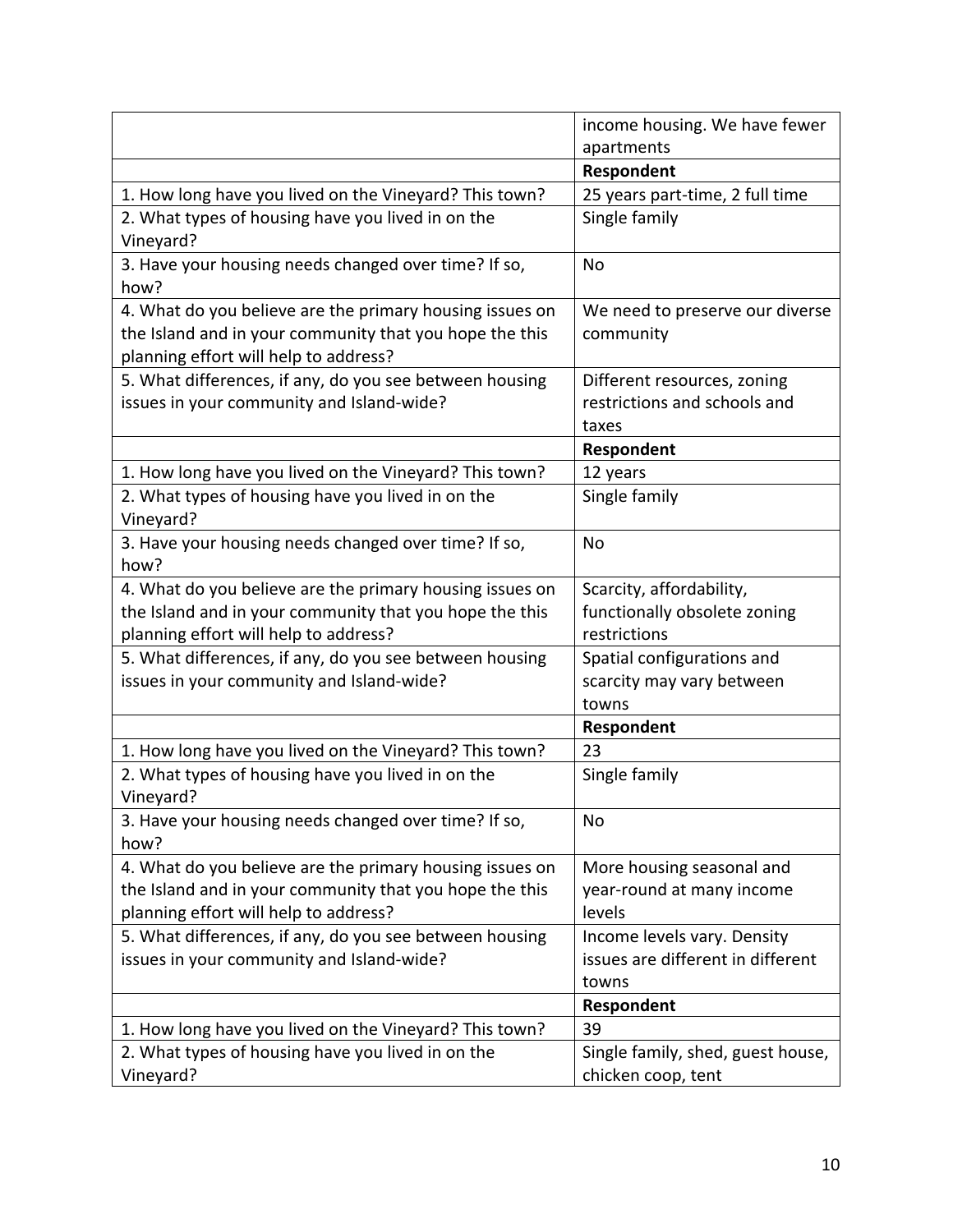| 3. Have your housing needs changed over time? If so,     | Stayed pretty consistent         |
|----------------------------------------------------------|----------------------------------|
| how?                                                     |                                  |
| 4. What do you believe are the primary housing issues on | Need for year-round rentals,     |
| the Island and in your community that you hope the this  | seasonal workforce housing       |
| planning effort will help to address?                    |                                  |
| 5. What differences, if any, do you see between housing  | We have a lower average          |
| issues in your community and Island-wide?                | income, lower housing costs,     |
|                                                          | lower income housing falls in OB |

# **APPENDIX III: SMALL GROUP DISCUSSIONS**

Working in groups of 4-8, participants discussed the following topics.

# PART A: INTRODUCTIONS AND DEBRIEFING (15 MINUTES)

| I. What is your name and how long have you lived in the Island? (15 minutes) |                                                                                                                                                                          |
|------------------------------------------------------------------------------|--------------------------------------------------------------------------------------------------------------------------------------------------------------------------|
| <b>Table A:</b>                                                              | Hyung, 13 years<br>$\bullet$<br>Karen, 6<br>Bob, lives on Cape<br>Bart, 27 years on and off<br>$\bullet$<br>Ethan, 5<br>$\bullet$<br>Larry, 30<br>$\bullet$              |
| <b>Table B:</b>                                                              | Brian, 42<br>٠<br>Abe, 6<br>٠<br>Peter, 5<br>٠<br>Rachel, 6<br>٠<br>Craig, 63 seasonal, 5 full time<br>Marie, 30<br>٠                                                    |
| <b>Table C:</b>                                                              | Ewell, 19<br>$\bullet$<br>Jason, 22<br>$\bullet$<br>EL, 16<br>Judi, 36<br>$\bullet$<br>Tim, 31<br>Steve, 9<br>$\bullet$<br>Chris, 35                                     |
| <b>Table D:</b>                                                              | Walter, 8 year-round, owned for 42 years<br>٠<br>Peter, 39<br>٠<br>Christine, 16<br>٠<br>Warren, 37<br>Bob, 2 years full time, owned for 25 years<br>Mark, 6 months<br>٠ |
| <b>Table E:</b>                                                              | Peg, 18 years<br>$\bullet$<br>Julie, 4<br>Yvonne, 74<br>Jim, 20                                                                                                          |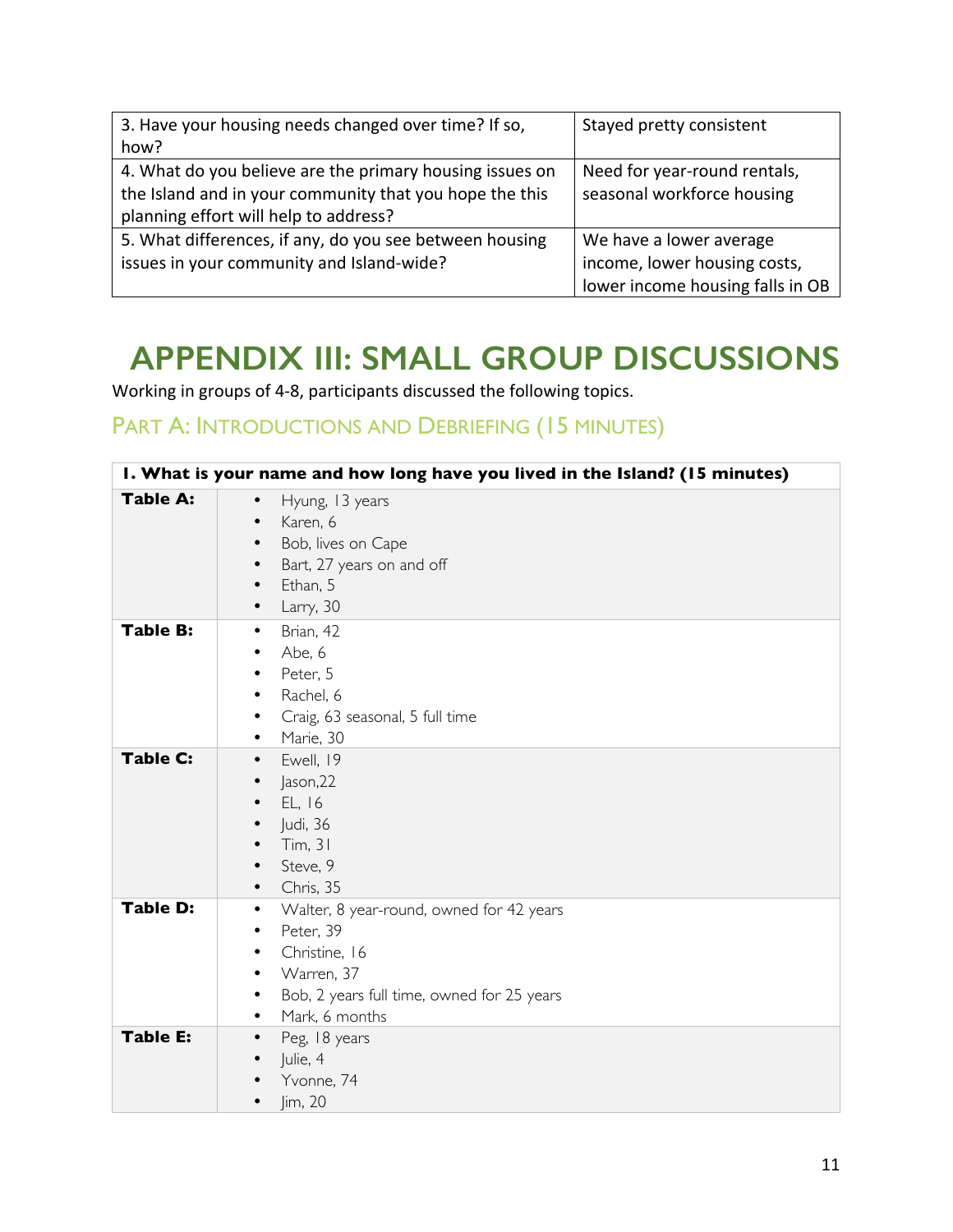|                 | Dan, 2 months<br>$\bullet$     |
|-----------------|--------------------------------|
|                 | • Dianna, visitor              |
|                 | Bev, 8<br>$\bullet$            |
|                 | Ann, 30<br>$\bullet$           |
| <b>Table F:</b> | • Michael, 24                  |
|                 | • Skip, 61 years, 17 full time |
|                 | $\bullet$ Penny, 10            |
|                 | $\bullet$ Peter, 75            |
|                 | • Renee, NA                    |
| <b>Table G:</b> | 10-20 years<br>$\bullet$       |

| <b>Table A:</b> | the Island's housing needs in the presentation tonight?<br>Primary need for rental housing<br>$\bullet$                                                           |
|-----------------|-------------------------------------------------------------------------------------------------------------------------------------------------------------------|
|                 | Highest foreclosure, information not accurate. Renter spectrum, age group<br>$\bullet$                                                                            |
|                 | Not inaccurate doesn't mean what is wanted<br>$\bullet$                                                                                                           |
| <b>Table B:</b> | The people who are making our housing choices have houses, lack of renter<br>$\bullet$<br>involvement<br>The economic data-income/housing cost ratio<br>$\bullet$ |
|                 | The number of people overburdened/lack of availability<br>$\bullet$                                                                                               |
|                 | Lack of rental housing<br>$\bullet$                                                                                                                               |
|                 | Need for new units to be built for rentals<br>$\bullet$                                                                                                           |
| <b>Table C:</b> | Shortage-numbers skewed to appear as lower median income<br>$\bullet$                                                                                             |
|                 | Significant under-reported income/inflated numbers-look poorer than we really<br>$\bullet$<br>are, can't trust the numbers-not accurate                           |
|                 | Needs-those people can't afford to be here<br>$\bullet$                                                                                                           |
|                 | Correlation b/w food pantry use and low income, expensive to live here, money<br>$\bullet$<br>used up on housing                                                  |
|                 | Decisions being made by boards without a lot of public input but it's an<br>$\bullet$<br>important issue                                                          |
| <b>Table D:</b> | High percentage of low/very low income families<br>$\bullet$<br>Lack of supply<br>$\bullet$                                                                       |
|                 | Shortage of rental housing YR and seasonal<br>$\bullet$                                                                                                           |
|                 | # of families spending 50% of income of housing<br>٠                                                                                                              |
|                 | Difference in tax rates<br>$\bullet$                                                                                                                              |
|                 | Values lower<br>$\bullet$                                                                                                                                         |
|                 | Tax rates are low state wide<br>$\bullet$                                                                                                                         |
| <b>Table E:</b> | Seasonal buyers outnumber primary home buyers<br>$\bullet$                                                                                                        |
|                 | the rate of construction of 2 <sup>nd</sup> /investment homes<br>$\bullet$                                                                                        |
|                 | The number of summer houses that are vacant for most of the year<br>$\bullet$                                                                                     |
|                 | The number of severely housing cost burdened<br>$\bullet$                                                                                                         |
|                 | Sometimes the problem is that the housing is not there<br>$\bullet$                                                                                               |
| <b>Table F:</b> | "Not much"-only concerned about OB, not enough information about OB<br>$\bullet$                                                                                  |
|                 | Too many seasonal rentals and not enough employee housing<br>$\bullet$                                                                                            |
|                 | Couldn't hear very well<br>$\bullet$                                                                                                                              |
|                 | 57% was seasonal housing and 15% not available because it's not accommodating<br>$\bullet$                                                                        |
|                 | It's an Island problem, not just OB<br>$\bullet$                                                                                                                  |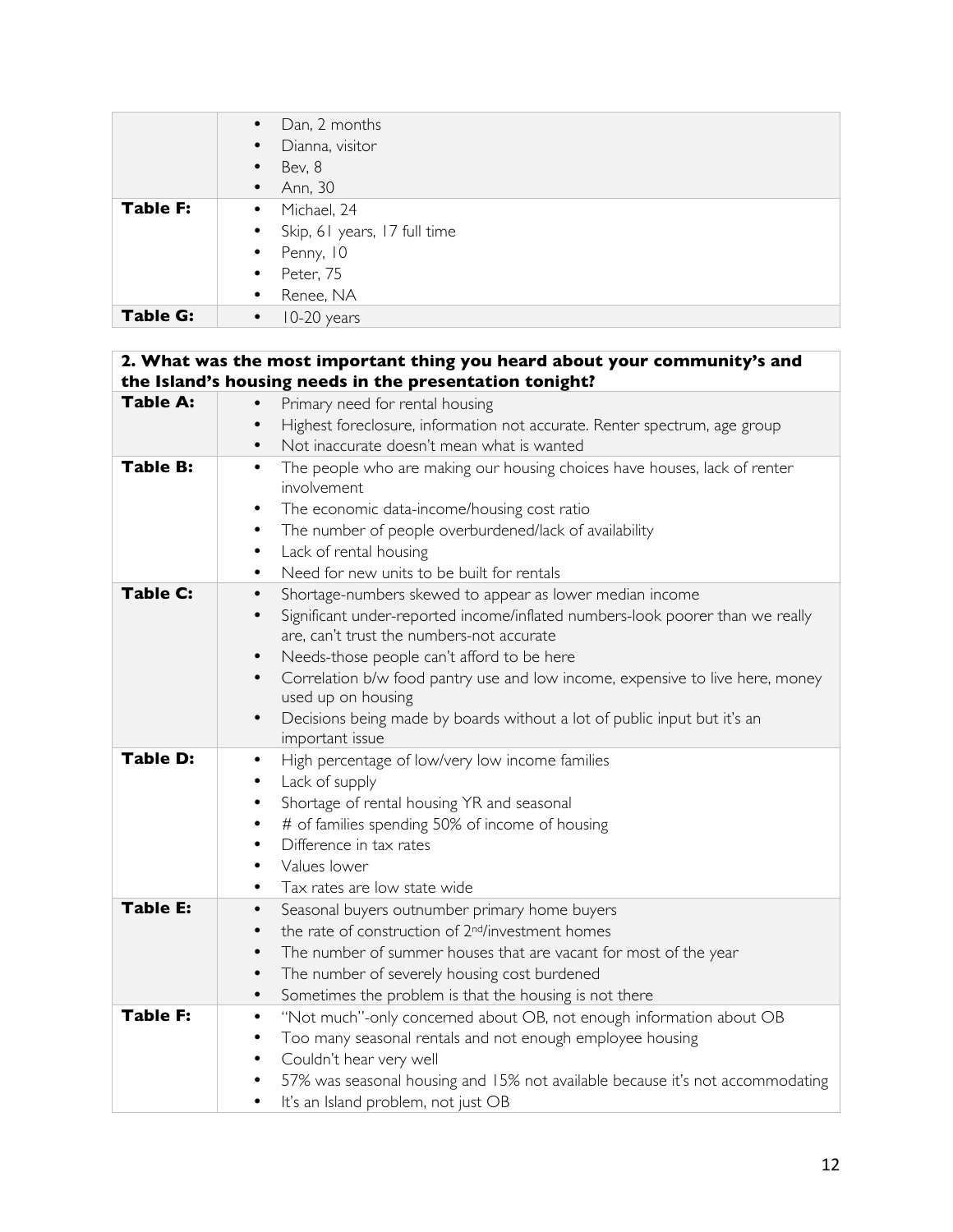| Table G: | • 60% of OB is seasonal housing<br>• Our statistics are similar to Island-wide |
|----------|--------------------------------------------------------------------------------|
|          | Disproportionate educational costs per tax payer                               |
|          | • AH and rental needs                                                          |

|                 | 3. What surprised you most about what you heard in the presentation?                                                                                                                                                                                                                                      |
|-----------------|-----------------------------------------------------------------------------------------------------------------------------------------------------------------------------------------------------------------------------------------------------------------------------------------------------------|
| Table A:        | Have low-income that don't want to live on Island. Can we have job creation or<br>$\bullet$<br>more than minimum wage<br>In OB, in 10 houses on a street, only 3 are owner occupied<br>$\bullet$<br>40% severely cost burdened<br>$\bullet$<br>Large % of year-round housing is low/moderate<br>$\bullet$ |
| <b>Table B:</b> | The overall lack of awareness by those making the decisions<br>$\bullet$<br>Proportion of housing only used seasonally<br>٠<br>The number of people cost burdened<br>$\bullet$<br>The median income on OB being the highest-based on MV times insert<br>٠                                                 |
| <b>Table C:</b> | Older population<br>$\bullet$<br>Foreclosure number<br>$\bullet$<br>Investment property foreclosed on<br>$\bullet$                                                                                                                                                                                        |
| <b>Table D:</b> | High % of low/very low income<br>$\bullet$<br>80% median income numbers<br>Didn't talk about Vineyard shuffle $-9$ month rentals<br>٠<br># of people low income<br>٠                                                                                                                                      |
| <b>Table E:</b> | How low the threshold is for low-income definition?<br>$\bullet$<br>The definition of affordable- affordable is a relative term<br>Surprised by lack of young people in audience<br>$\bullet$<br>Surprised by the number of year-round homeowners in the audience<br>٠                                    |
| <b>Table F:</b> | <b>NA</b><br>$\bullet$                                                                                                                                                                                                                                                                                    |
| <b>Table G:</b> | Ratio of low income individual and percent they spend on housing<br>$\bullet$<br>Less need for median income than to those under 80%<br>$\bullet$<br>no distinction between OB and Island-wide<br>٠                                                                                                       |

| 4. What unanswered questions do you have now? |                                                                                                                                                                                                                                                                                                                                                                                    |
|-----------------------------------------------|------------------------------------------------------------------------------------------------------------------------------------------------------------------------------------------------------------------------------------------------------------------------------------------------------------------------------------------------------------------------------------|
| <b>Table A:</b>                               | <b>NA</b>                                                                                                                                                                                                                                                                                                                                                                          |
| <b>Table B:</b>                               | Why, with all the need, are we not always willing to part of the solution?<br>How do we take action with meaningful results to support a year-round base?<br>How do we regionalize the conversation?<br>How to overcome NIMBY?<br>How to create housing and bridge the gap between income levels?<br>٠<br>How to manage nitrogen loading in year-round neighborhoods?<br>$\bullet$ |
| <b>Table C:</b>                               | Census data dates back further prior to what was shown<br>Real # of what we need-houses                                                                                                                                                                                                                                                                                            |
| <b>Table D:</b>                               | Why don't we reach out to the commercial community?<br>Where do we find funds and land for housing?<br>Why don't we tax seasonal weekly?<br>Tax incentive for rentals?<br>Why don't we have more hotel rooms for vacationers?                                                                                                                                                      |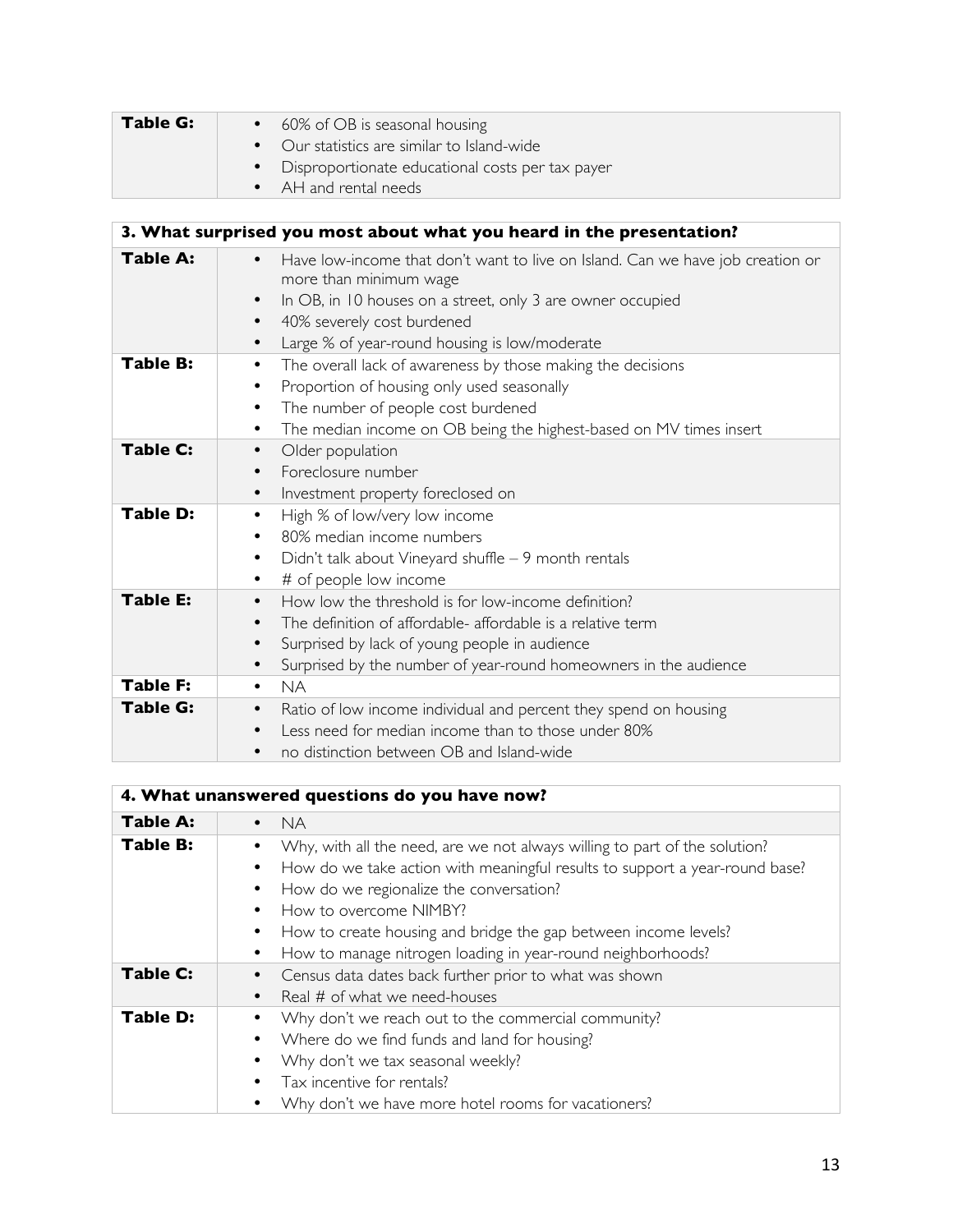|                 | • If we build a subdivision, we need affordable rentals?                            |
|-----------------|-------------------------------------------------------------------------------------|
|                 | Are we thinking about 65+ people? Demographics?                                     |
|                 | A percent of land bank fee should go to affordable housing                          |
| Table E:        | <b>NA</b>                                                                           |
| <b>Table F:</b> | Issues with zoning need to be addressed                                             |
|                 | What's the quickest thing we can do to solve crisis?                                |
|                 | • To what extent do we attack the housing problem-should the town take on           |
|                 | problem when it can hurt middle income homeowners?                                  |
|                 | Needs major zoning changes                                                          |
|                 | Problem is when we build the units, how will the town support the households?       |
| Table G:        | If housing is a regional issue, renegotiation of regional contracts may be required |

# PART B: DEFINING ISSUES AND VISIONING (25 MINUTES)

*Martha's Vineyard communities need a variety of year-round housing options to provide genuine housing* choice to residents and to strengthen both the individual communities and the Island as a whole.

|                 | I. How well does your community's current housing stock meet the needs of the<br>population? Poor? Fair? Well? Why.                                                                                                                                        |
|-----------------|------------------------------------------------------------------------------------------------------------------------------------------------------------------------------------------------------------------------------------------------------------|
| <b>Table A:</b> | Poor/Fair.<br>$\bullet$<br>No rental stock<br>$\bullet$<br>OB has more low end housing but not a diverse mix compared to other towns<br>$\bullet$<br>Need apt complex<br>$\bullet$<br>Tolerate shuffling<br>$\bullet$<br>Quality is a problem<br>٠         |
| <b>Table B:</b> | Poor. Lack of available year-round housing, lack of diversified housing options<br>$\bullet$                                                                                                                                                               |
| <b>Table C:</b> | Fair. No multi-unit apartments<br>$\bullet$<br>Not addressing the need<br>$\bullet$<br>Kids can't afford to live where they were raised<br>٠<br>Losing important people-teachers, nurses, library, etc.<br>$\bullet$                                       |
| <b>Table D:</b> | Poor. Lack of affordable sites<br>٠<br>Why can't we get airport site?<br>٠<br>DCRHA-can't get enough rental/subsidy sites,<br>٠<br>year-round housing sells to seasonal people<br>٠<br>Many homeowners need to make money seasonally to make mortgage<br>٠ |
| <b>Table E:</b> | Poor. Not enough year-round housing<br>$\bullet$<br>Seasonal rentals create income for the homeowner                                                                                                                                                       |
| <b>Table F:</b> | <b>NA</b><br>$\bullet$                                                                                                                                                                                                                                     |
| <b>Table G:</b> | Poor.<br>$\bullet$<br>Workforce housing<br>Seems like lots of units-need to make more year-round through tax strategies<br>$\bullet$<br>Subsidized rental units<br>$\bullet$<br>Enforcement of weekly rentals being commercial<br>$\bullet$                |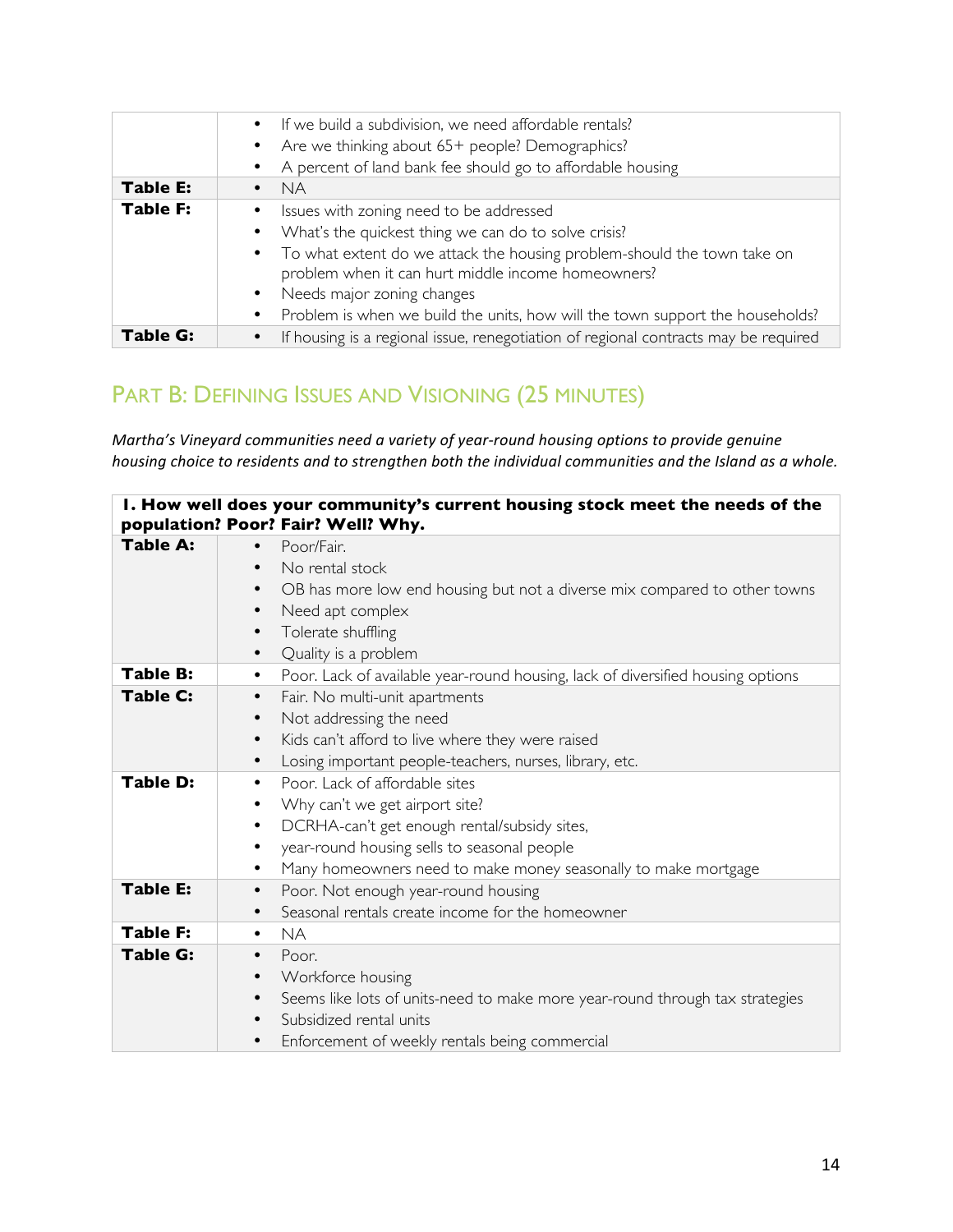| 2. Using perfect-world thinking, imagine that your community had a variety of |                                                                                        |  |
|-------------------------------------------------------------------------------|----------------------------------------------------------------------------------------|--|
|                                                                               | housing options for a range of incomes, ages, lifestyles, family sizes and needs.      |  |
|                                                                               | What would that be like? What would that look like?                                    |  |
| Table A:                                                                      | Multi/intergenerational apt complex<br>$\bullet$                                       |  |
|                                                                               | Town buys foreclosed houses and turns them into rental<br>$\bullet$                    |  |
|                                                                               | Continuum of rentals, affordable to market rate spread across the Island<br>$\bullet$  |  |
|                                                                               | 50+ units of all income and mix of condos (3-4), affordable housing, a few single      |  |
|                                                                               | family                                                                                 |  |
|                                                                               | Mixed use-commercial below, housing above                                              |  |
|                                                                               | Subsidized housing throughout Island, not just OB                                      |  |
|                                                                               | Greater use of existing structures                                                     |  |
|                                                                               | Caps on short term rentals                                                             |  |
|                                                                               | Tax and penalize-health safety, housing inspections                                    |  |
|                                                                               |                                                                                        |  |
|                                                                               | Permitting, documenting of short term rentals<br>$\bullet$                             |  |
|                                                                               | Yurts                                                                                  |  |
|                                                                               | Mixed use village concept close to amenities                                           |  |
| <b>Table B:</b>                                                               | More top of shop housing. Add density where it already exists<br>$\bullet$             |  |
|                                                                               | Co-op housing                                                                          |  |
|                                                                               | Higher density apts, condos, etc.<br>$\bullet$                                         |  |
|                                                                               | Rental units to allow transition to ownership                                          |  |
|                                                                               | It's important to respect the aesthetics of our architecture and manage need<br>٠      |  |
|                                                                               | Zoning changes to responsibly allow new construction                                   |  |
| <b>Table C:</b>                                                               | Innovative housing models (i.e. co-housing)                                            |  |
|                                                                               | Community based-progressive, comprehensive, smart growth, environmentally<br>$\bullet$ |  |
|                                                                               | sensitive                                                                              |  |
|                                                                               | Address cost of living                                                                 |  |
|                                                                               | Build near available services                                                          |  |
|                                                                               | Preserve character and integrity<br>$\bullet$                                          |  |
|                                                                               | Develop w infrastructure we already have<br>$\bullet$                                  |  |
| <b>Table D:</b>                                                               | <b>MVCMA</b><br>$\bullet$                                                              |  |
|                                                                               | Tiny houses                                                                            |  |
|                                                                               | more rental apts                                                                       |  |
|                                                                               | Diversity in housing-all types of housing, not being locked into specific types        |  |
|                                                                               | Increase density                                                                       |  |
|                                                                               |                                                                                        |  |
| Table E:                                                                      | Flexible zoning                                                                        |  |
|                                                                               | Rehab large single family home into multifamily units                                  |  |
|                                                                               | Smaller homes on single lots                                                           |  |
|                                                                               | Cluster housing                                                                        |  |
|                                                                               | Rehabbing for health and safety of the existing homes                                  |  |
|                                                                               | Stability for renters-apartments that do not depend on whim of owner                   |  |
|                                                                               | Townhouses and condos                                                                  |  |
|                                                                               | Build-out the properties that are owned by the town                                    |  |
| Table F:                                                                      | To provide smaller housing-homes with attached guest houses and apartments             |  |
|                                                                               | Need to look at zoning for in-law apartment                                            |  |
|                                                                               | Multiple home dwelling (2-4 unit)                                                      |  |
|                                                                               | A townhouse style, side by side duplex                                                 |  |
|                                                                               | Rentals and more lottery opportunities                                                 |  |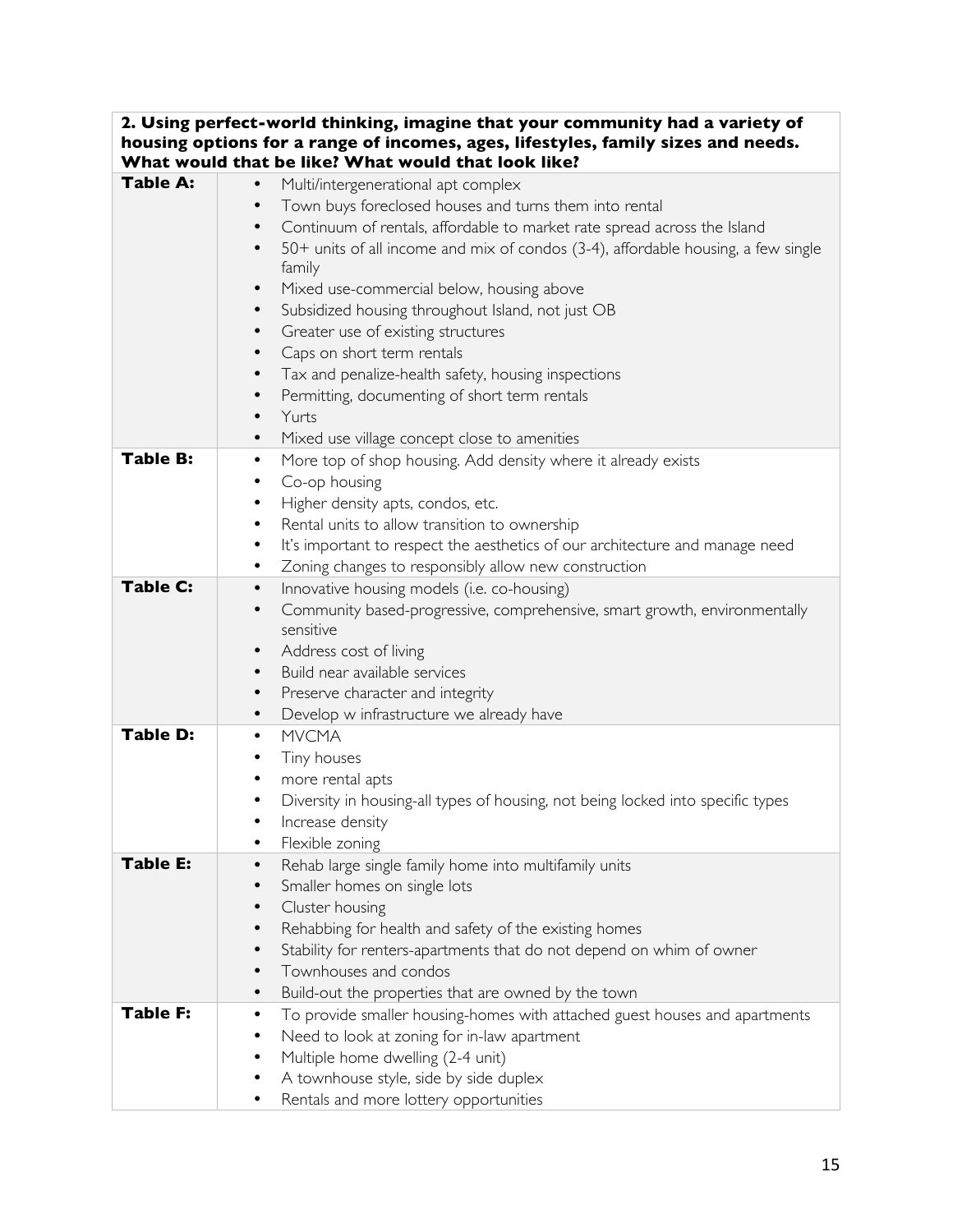| <b>Table G:</b> | • Build a bridge, subsidize travel                            |
|-----------------|---------------------------------------------------------------|
|                 | • Need an Island-wide solution                                |
|                 | • Land bank contribute to housing rather than preserve "land" |
|                 | • Tax weekly rentals and apply towards housing                |
|                 | • Zoning                                                      |
|                 | • We need a regional "one Island" solution                    |
|                 | Get rid of 6 town governments, become one island              |
|                 | • incentivize year-round or winter rentals                    |

#### **3. How well does the Island's current housing stock meet the needs of the population? Poor? Fair? Well? Why?**

| <b>Table A:</b> | <b>NA</b><br>$\bullet$                                                   |
|-----------------|--------------------------------------------------------------------------|
| <b>Table B:</b> | • Poor. Lack of availability driving market and conditions and high cost |
|                 | • Town to town disparity in commitment to affordable housing             |
| Table C:        | Poor/Fair<br>$\bullet$                                                   |
| Table D:        | Poor. Same as in OB.<br>$\bullet$                                        |
|                 | • Zoning issues                                                          |
|                 | We are one big community<br>$\bullet$                                    |
| <b>Table E:</b> | <b>NA</b>                                                                |
| <b>Table F:</b> | .<br>Na                                                                  |

## **4. Imagine that the Island had a variety of housing options for a range of incomes, ages, lifestyles, family sizes and needs. What would that be like? What would that look like?**

| <b>Table A:</b> | Dormitory style housing                                                                       |  |
|-----------------|-----------------------------------------------------------------------------------------------|--|
|                 | Barracks style housing-modest, flexible, year-round<br>$\bullet$                              |  |
| <b>Table B:</b> | Equal sharing of the production of affordable housing<br>$\bullet$                            |  |
|                 | Larger projects, higher density projects on larger parcels<br>٠                               |  |
|                 | Build a year-round base, less tourism based<br>٠                                              |  |
| Table C:        | Innovate-community based, multigenerational, environmentally sensitive<br>٠                   |  |
|                 | Incentivize property owners for the common good<br>$\bullet$                                  |  |
| Table D:        | All people should see this as an Island wide problem                                          |  |
|                 | Up Island towns dedicate land and build density                                               |  |
|                 | Up Island towns need to change zoning                                                         |  |
| <b>Table E:</b> | Intergenerational living allows for mix of generations                                        |  |
|                 | More 4 family units, low density housing<br>$\bullet$                                         |  |
|                 | more variety of rental options, townhouses, condos<br>$\bullet$                               |  |
| <b>Table F:</b> | No comment-7800 acres in OB and $\frac{1}{4}$ is tax free<br>$\bullet$                        |  |
|                 | Like to see use of county land near airport, need to make sure expense is spread<br>$\bullet$ |  |
|                 | out Island wide, not just OB                                                                  |  |
|                 | 2 story garden apartments in Chilmark                                                         |  |
|                 | Condos for seniors with assisted living options                                               |  |
|                 | We need Island wide financial contributions                                                   |  |
| <b>Table G:</b> | Scattered affordable cluster housing across Island                                            |  |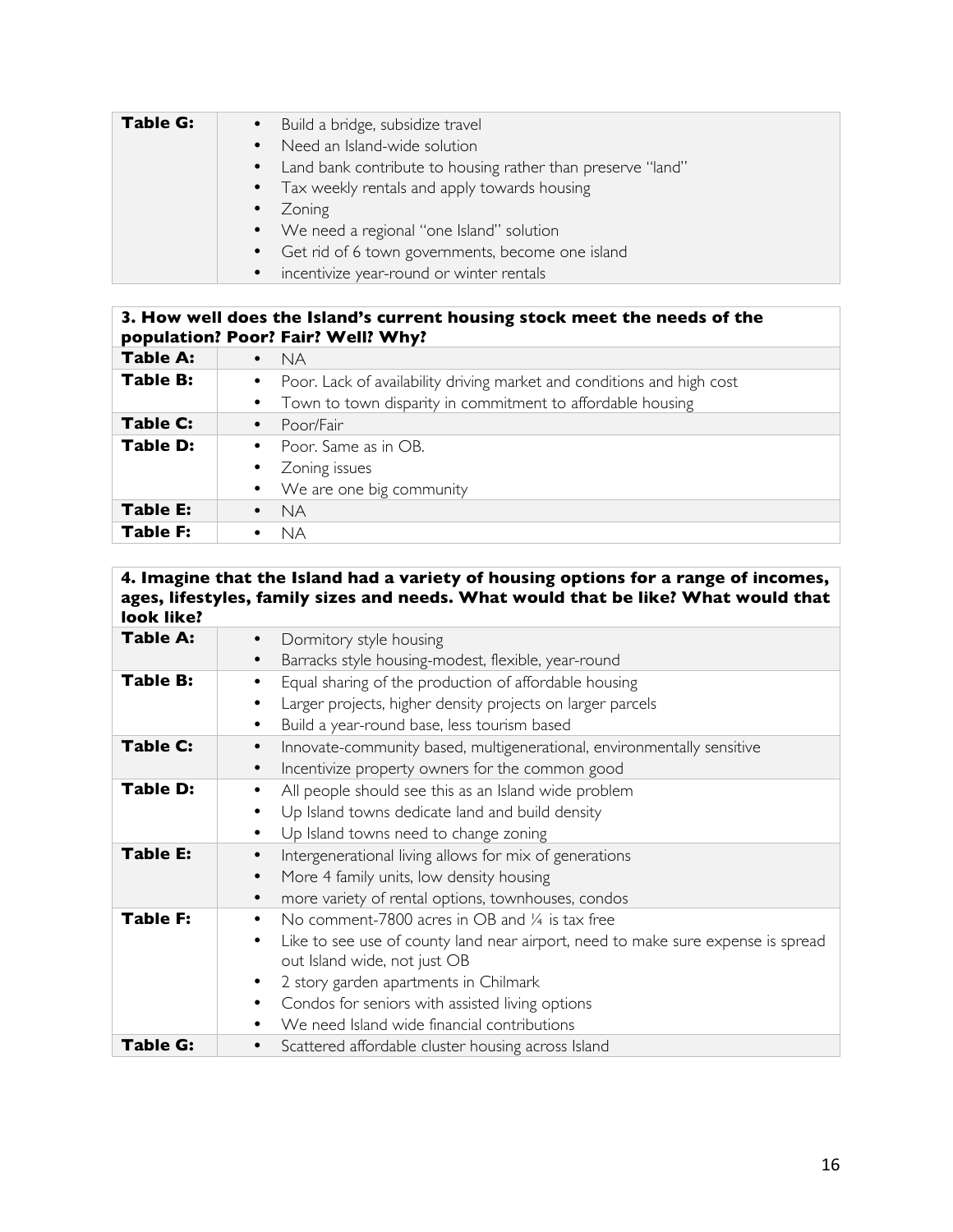|                 | 5. Describe any differences and similarities from what you saw for your<br>community and for the Island.                                                                                                                                                                                                |  |
|-----------------|---------------------------------------------------------------------------------------------------------------------------------------------------------------------------------------------------------------------------------------------------------------------------------------------------------|--|
| Table A:        | Island wide has more area for village development                                                                                                                                                                                                                                                       |  |
| <b>Table B:</b> | Oak Bluffs shoulders the largest economic burden of regional services<br>All the towns need to subsidize or begin providing better options<br>$\bullet$<br>Oak Bluffs has been exhibiting a very low willingness to support AH in the Island<br>NIMBY is the most common perspective in OB<br>$\bullet$ |  |
| <b>Table C:</b> | OB-degree of services here, not tax paying                                                                                                                                                                                                                                                              |  |
| <b>Table D:</b> | Don't see a difference except existing zoning and density regs<br>Urban sprawl should spread up Island<br>$\bullet$                                                                                                                                                                                     |  |
| <b>Table E:</b> | <b>NA</b>                                                                                                                                                                                                                                                                                               |  |
| <b>Table F:</b> | We are carrying too many Island financial burdens in OB                                                                                                                                                                                                                                                 |  |
| <b>Table G:</b> | Scattered affordable cluster housing across the island                                                                                                                                                                                                                                                  |  |

# PART C: OPPORTUNITIES AND OBSTACLES (20 MINUTES)

We know that it is not easy to address housing issues-especially in a place with such a fragile *environment, infrastructure limitations, and common public misconceptions. You know your communities best-what could work and what would never fly. With this in mind...* 

Using real-world thinking, what are some of the opportunities and obstacles to realizing the perfect*world envisioned in Part B above? Both in your community and Island-wide?* 

| <b>Table A</b>     | <b>Opportunities</b>                                                                                                                                                                                                                                           | <b>Obstacles</b>                                                                                                                                                                                                                                                                         |
|--------------------|----------------------------------------------------------------------------------------------------------------------------------------------------------------------------------------------------------------------------------------------------------------|------------------------------------------------------------------------------------------------------------------------------------------------------------------------------------------------------------------------------------------------------------------------------------------|
| Your<br>community  | Demand<br>$\bullet$<br>Informed community<br>$\bullet$<br>Small business increase<br>$\bullet$<br>Documenting, permitting,<br>$\bullet$<br>taxing/fees<br>limiting short-term rental<br>$\bullet$<br>High density leads to higher<br>$\bullet$<br>town revenue | High cost to<br>$\bullet$<br>developing/purchasing housing<br>Over burdening to infrastructure<br>$\bullet$<br>Waste sewage limitations<br>Bias against apt complex<br>$\bullet$<br>Apathy of gov't enforcement<br>Revenue decrease<br>$\bullet$<br>AH burdens town revenue<br>$\bullet$ |
| <b>Island-wide</b> | Island-wide<br>$\bullet$                                                                                                                                                                                                                                       | High cost to<br>$\bullet$<br>developing/purchasing housing<br>Waste sewage limitations<br>$\bullet$<br>Bias against apt complex<br>$\bullet$                                                                                                                                             |

| <b>Table B</b>     | <b>Opportunities</b>                                                                                                                                                                    | <b>Obstacles</b>                                                                                                    |
|--------------------|-----------------------------------------------------------------------------------------------------------------------------------------------------------------------------------------|---------------------------------------------------------------------------------------------------------------------|
| Your<br>community  | Available land<br>$\bullet$<br>Dollars in our housing trust<br>$\bullet$<br>Sewer availability<br>$\bullet$<br>Taxing seasonal rentals<br>$\bullet$<br>Split land bank tax<br>$\bullet$ | lack of willingness to support<br>$\bullet$<br>larger initiatives<br>Nitrogen<br>$\bullet$<br>• Parking in downtown |
| <b>Island-wide</b> | Shared costs<br>٠<br>Regional approach<br>$\bullet$                                                                                                                                     | • Lack of regional willingness                                                                                      |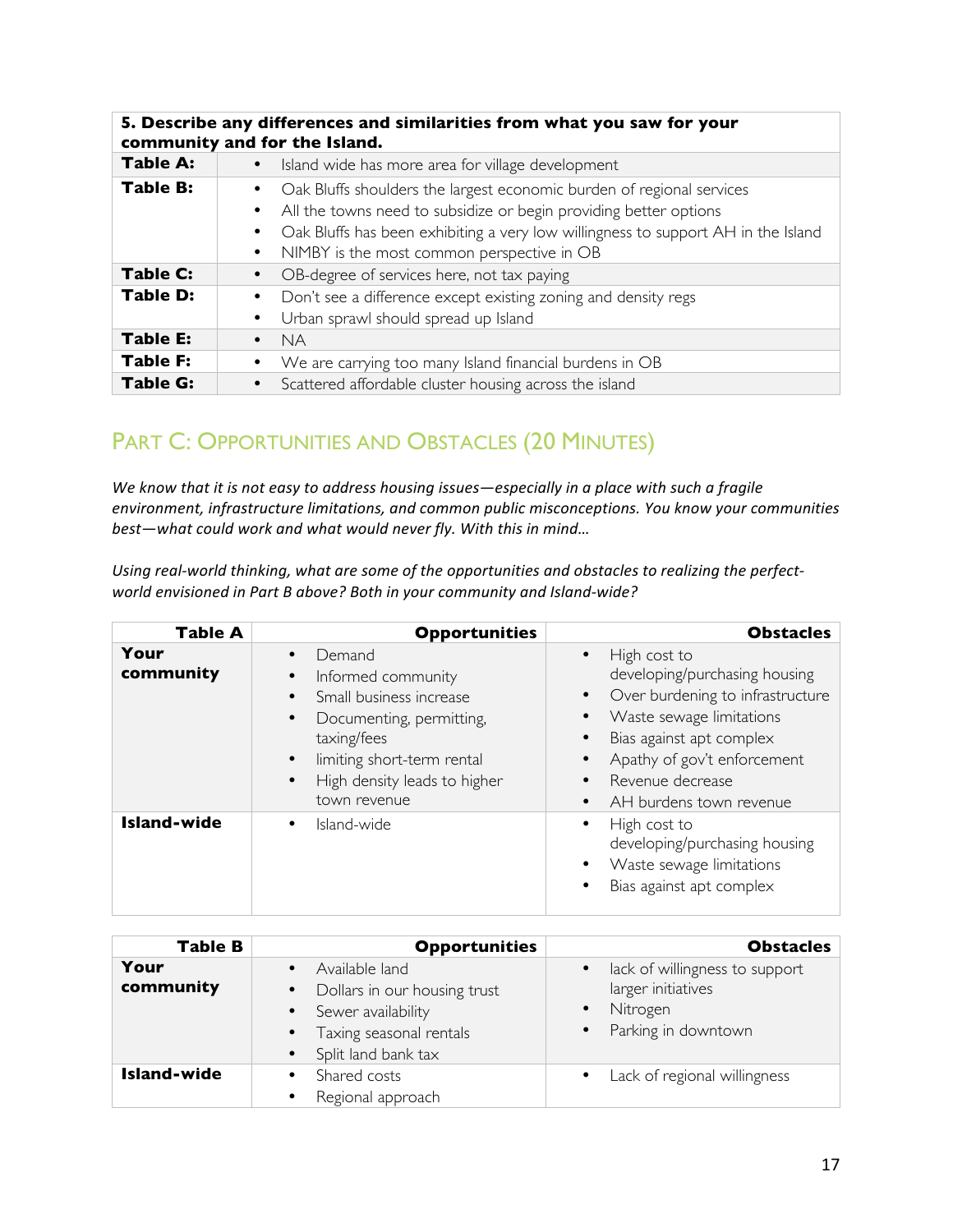| Table C            | <b>Opportunities</b>                                                                                                                                                                                          | <b>Obstacles</b>                                                                                                         |
|--------------------|---------------------------------------------------------------------------------------------------------------------------------------------------------------------------------------------------------------|--------------------------------------------------------------------------------------------------------------------------|
| Your<br>community  | Diverse group of educated<br>$\bullet$<br>people<br>Turn existing housing stock into<br>$\bullet$<br>AH<br>Community is asset<br>$\bullet$                                                                    | Zoning regs<br>$\bullet$<br>Fragility of environment<br>Resources<br>$\bullet$<br>Not enough people's input<br>$\bullet$ |
| <b>Island-wide</b> | Opportunity to plan Island-wide<br>Comprehensive Island wide<br>$\bullet$<br>planning to address population<br>needs utilizing strengths of each<br>town<br>Look at ways of using what<br>$\bullet$<br>exists | No one agrees (RC note: in<br>group?)                                                                                    |

| <b>Table D</b>     | <b>Opportunities</b>                                                                                                                                                                         | <b>Obstacles</b>                                                                                                                                                  |
|--------------------|----------------------------------------------------------------------------------------------------------------------------------------------------------------------------------------------|-------------------------------------------------------------------------------------------------------------------------------------------------------------------|
| Your<br>community  | Using part of land bank fee for<br>$\bullet$<br>housing<br>Review zoning for greater<br>$\bullet$<br>density<br>We have an engaged<br>$\bullet$<br>community<br>Community pride<br>$\bullet$ | <b>Funds</b><br>$\bullet$<br>Land<br><b>NIMBY</b><br>٠<br>wastewater infrastructure<br>$\bullet$<br>Nitrogen (pond health)<br>Regionalize wastewater<br>$\bullet$ |
| <b>Island-wide</b> | Regionalization<br>DCRHA, IHT, Habitat<br>$\bullet$<br>We need Island wide<br>$\bullet$<br>philanthropic community<br>Reach out to summer people<br>$\bullet$<br>for capital                 | Regionalize cost allocation<br>No mechanism for getting all<br>٠<br>selectmen Island wide to agree<br>on solutions                                                |

| <b>Table E</b>    | <b>Opportunities</b>                                                                                                 | <b>Obstacles</b>                                                                                                                                                                                                                                                                                                                                                                                                                                                                                                                                      |
|-------------------|----------------------------------------------------------------------------------------------------------------------|-------------------------------------------------------------------------------------------------------------------------------------------------------------------------------------------------------------------------------------------------------------------------------------------------------------------------------------------------------------------------------------------------------------------------------------------------------------------------------------------------------------------------------------------------------|
| Your<br>community | Taxes to be collected on<br>$\bullet$<br>seasonal rental income<br>Resident home site land<br>$\bullet$<br>available | Cost prohibitive to build on<br>$\bullet$<br>home site lots because of laws<br>governing construction<br>15% of homes are not year-<br>$\bullet$<br>round<br>24% of town square footage<br>$\bullet$<br>available for development<br>Deeding and covenants that are<br>$\bullet$<br>too restrictive to allow for more<br>housing<br>57% of our homes are owned<br>$\bullet$<br>by non-voters<br>Need of funds to renovate high<br>$\bullet$<br>school<br>25% of OB is tax free<br>$\bullet$<br>Inadequate sewage $+$ cost to<br><i><b>Improve</b></i> |